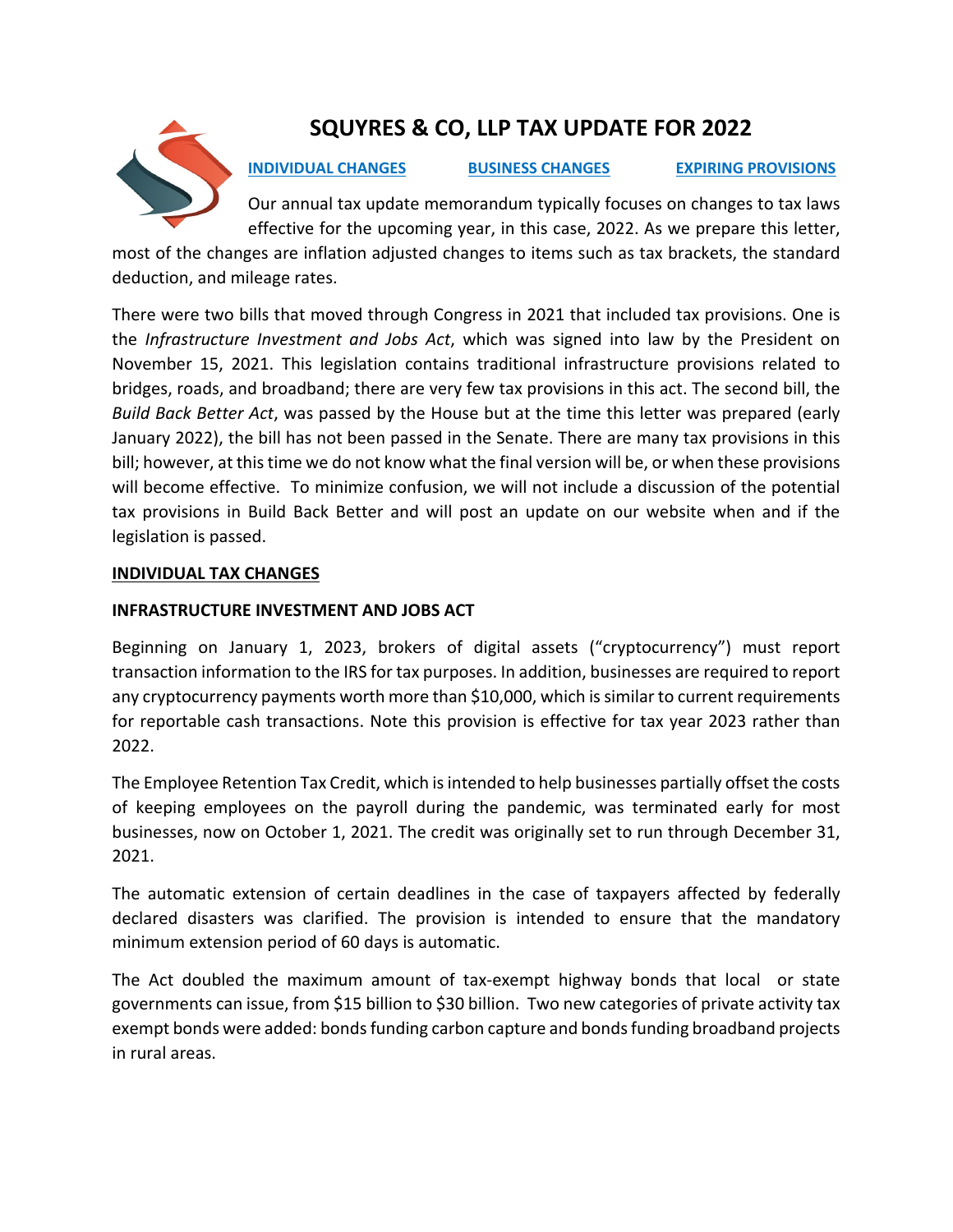## **OTHER INDIVIDUAL TAX CHANGES**

#### *Annual inflation adjustments for 2022:*

The *standard deduction* will increase to \$25,900 for married couples filing jointly or surviving spouses, \$19,400 for heads of households, and \$12,950 for unmarried individuals and married individuals filing separately. The additional standard deduction for 2022 for taxpayers who are blind or age 65 or older is \$1,750 for single or head of household, and \$1,400 per spouse for married filing jointly.

The exemption amounts for the *alternative minimum tax* will be \$118,100 for married individuals filing joint returns and surviving spouses, \$75,900 for unmarried individuals, \$59,050 for married individuals filing separately, and \$26,500 for estates and trusts. All amounts are subject to phase outs at higher income levels.

The *qualified business income threshold* under Section 199A will increase to \$340,100 for married individuals filing jointly, and to \$170,050 for married individuals filing separate returns, single individuals, and heads of households.

The limitation for contributions to a health *flexible spending arrangements (FSA)* increases to \$2,850.

The limitation for contributions to a *health savings account (HSA)* increases to \$3,650 for single coverage and \$7,300 for family coverage. Individuals aged 55 and over may contribute an additional \$1,000.

Taxpayers can contribute \$20,500 to their *401(k), 403(b), most 457 plans, and the federal government's Thrift Savings Plan* in 2022. This is an increase of \$1,000 from the prior year. The limitation for contributions to traditional and Roth IRAs is unchanged at \$6,000. The contribution limit for *SEP IRAs* (generally for self-employed business owners) is \$61,000.

The *foreign earned income exclusion* amount will increase to \$112,000.

The *exclusion amount for estate tax* will be \$12,060,000 for decedents dying in 2022; the *annual gift tax exclusion amount* increases to \$16,000 per donee.

The *standard mileage rate* for the use of a vehicle for medical purposes will be 18 cents, 14 cents for charitable purposes, and 58.5 cents per mile for business in 2022.

# **Extenders**

Each year some provisions in the tax code are scheduled to expire or change at the end of the year. Typically, some of these provisions are extended for an additional time period, or made permanent, by Congress. As of the time we prepare this memo, no tax extenders have been passed. It is possible that some provisions will be extended retroactively later in the year. A partial list of those currently set to expire are: